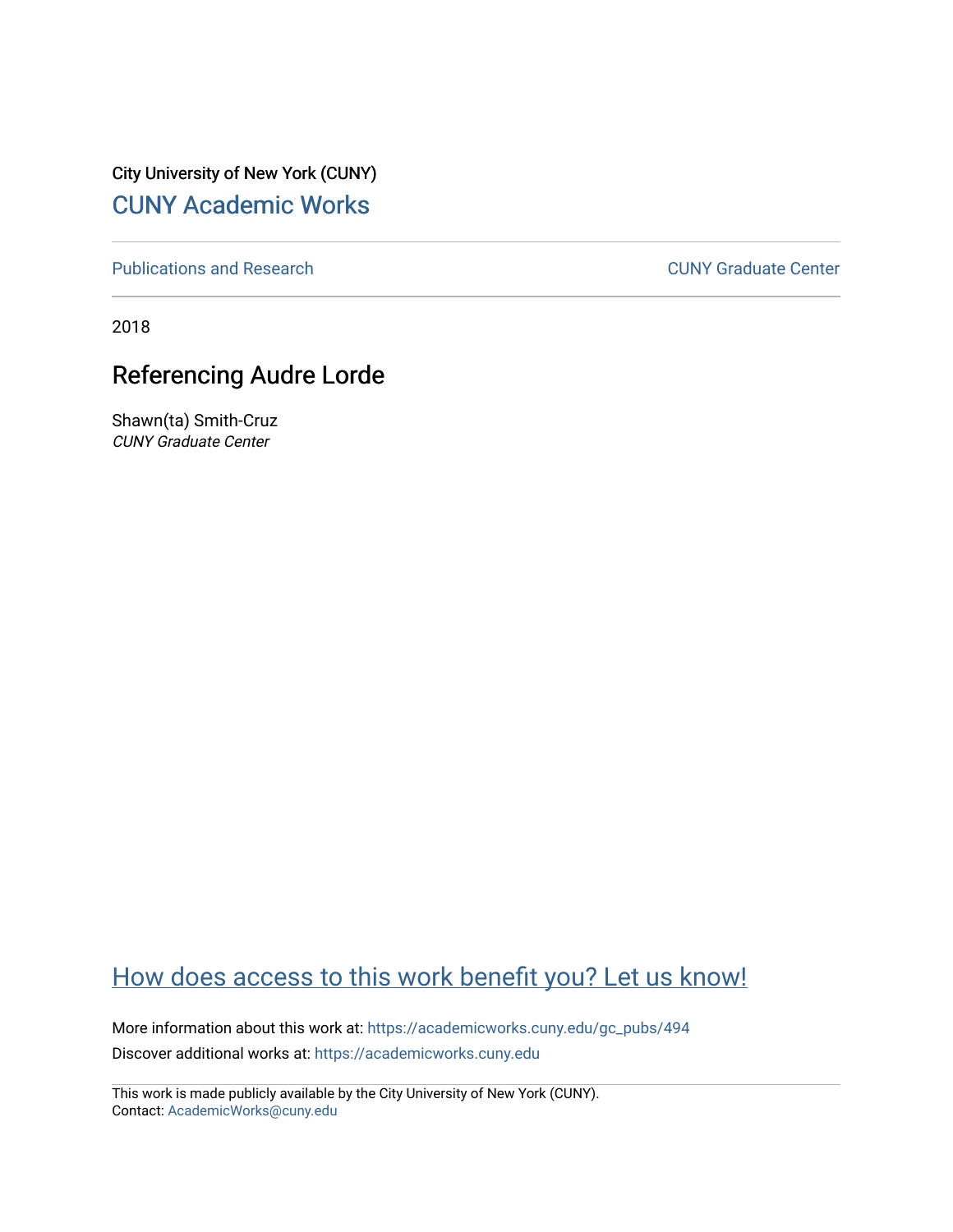## Referencing Audre Lorde

*Shawn(ta) Smith-Cruz*

Lorde: a refugee librarian who sought asylum in writing. This close reading and textual analysis of canonical texts, speeches, and archived audio recordings of Audre Lorde embraces Lorde's many identities, including her identity as a librarian who chose to depart from the library as a means of survival.1 As reference librarians, we should study Lorde's example. It is our duty as reference librarians today to learn from Lorde's choice to act in a space where silence can be transformed into language and action. If we are able to acknowledge these limitations and opportunities in our own service and institutional structures, we may move toward a realm of reference librarianship and justice*.*

Aside from the work-in-progress research by librarian Dr. Ethelene Whitmire, there is no comprehensive publication on Audre Lorde's life as a librarian.2 Until Whitmire's use of unpublished archival evidence is unveiled, what is currently available on Lorde as a librarian are brief autobiographical sketches from interviews or secondary-sourced chronologies.

This is in direct contrast to other close readings of Lorde which view Lorde's poetry, teachings, fction, or speeches as post-nationalist, lesbian-feminist, or non-essentialist.

<sup>2</sup> Ethelene Whitmire, "The Audre Lorde Was a Librarian Project: Audre Lorde, Black Lesbian Feminist Mother Poet Warrior, Was a Librarian," *Te Audre Lorde Was a Librarian Project*, April 9, 2013, http://theaudrelordelibrarianproject.blogspot. com/2013/04/audre-lorde-black-lesbian-feminist.html.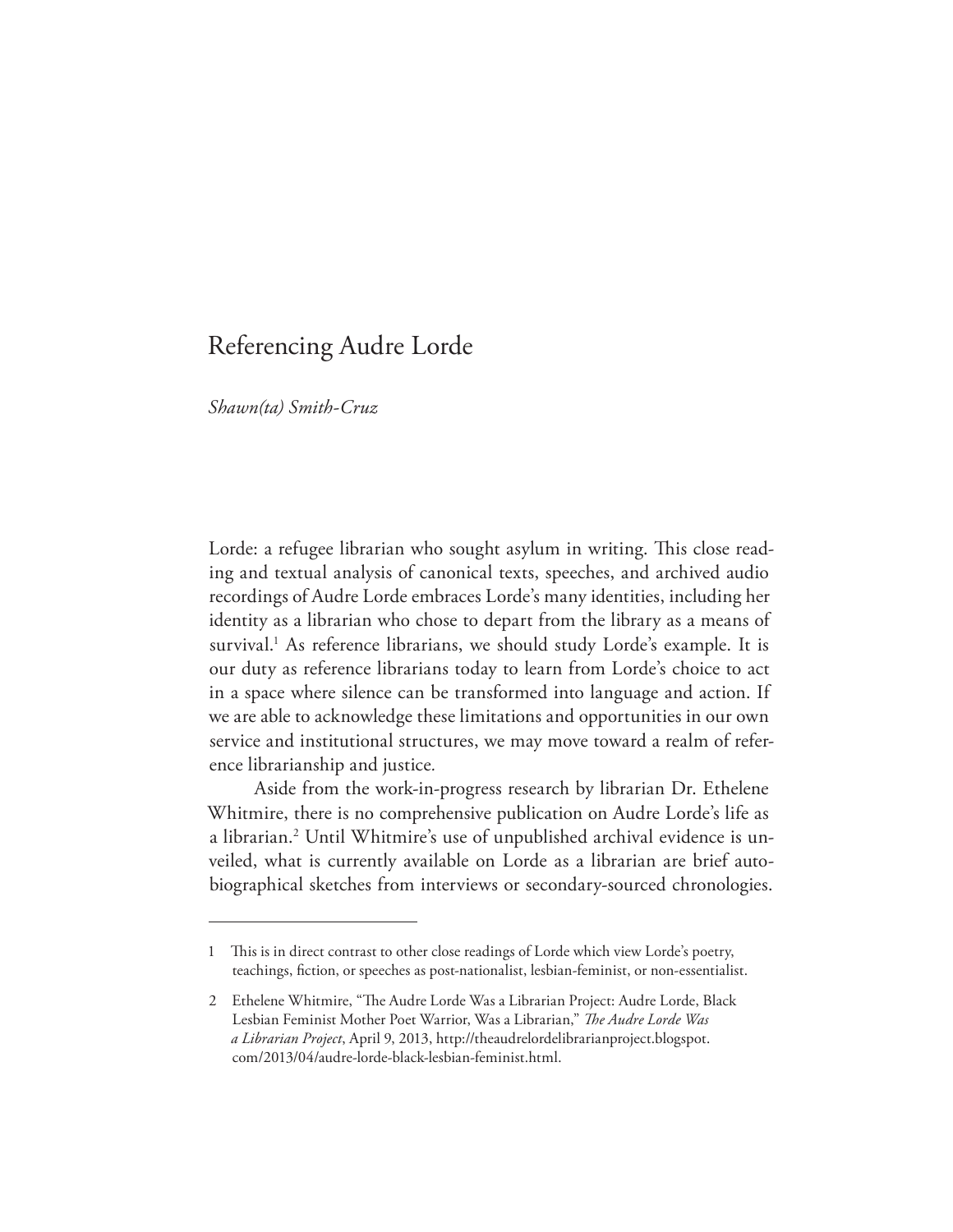We learn that it was Lorde's intention to become a librarian as a way to effect social change. This was coupled with her experience as a young adult coming of age in libraries—where she experienced from both books and the physical library a sense of joy.<sup>3</sup> Her first position at a library was as a young adult librarian at the Mount Vernon, New York Public Library in 1960. She then completed her Masters in Library Science from Columbia University in 1961. By 1968, Lorde served as Head Librarian at the private Town School in New York City. The good feeling that the library provided would eventually prove to be "not enough" for Lorde.<sup>4</sup> She published her frst volume of poetry in 1968 and also taught her frst writing course from a National Endowment for the Arts grant at Tougaloo College, Mississippi. This transition led her to become a lecturer at City College of the City University of New York, a simultaneous shift with her introduction to Frances Clayton, whom she would spend almost two decades as life partner. Upon leaving librarianship, Lorde moved toward identifying her life as a lesbian/poet/revolutionary.

What then, can we learn from Lorde's transition from librarian to lesbian/poet/revolutionary? What if anything, did Lorde carry with her from her librarian training to the world of poetry, teaching, and community leadership? And how do we *reference Audre Lorde* and her work in our own library reference practice?

#### Refugee Librarian

As a United States-born, West-Indian-identifed activist, Lorde's identifcation with nation and state was deeply rooted in her Black radical feminism and teachings of unifcation. In describing Lorde's diasporic relationships to Grenada, her ancestral home-country, Black lesbian scholar Dr. Alexis Pauline Gumbs supplies Lorde's analysis of military engagement amongst Black soldiers: "Lorde tells us … we are related through racist systems that we do not control, and we can create solidarity only if we acknowledge our

<sup>3</sup> Nina Winter, "Audre Lorde," in *Conversations with Audre Lorde*, ed. Audre Lorde and Joan Wylie Hall (Jackson: University Press of Mississippi, 2004), 11.

<sup>4</sup> Audre Lorde and Adrienne Rich, "An Interview with Audre Lorde," *Signs* 6, no. 4 (1981): 722.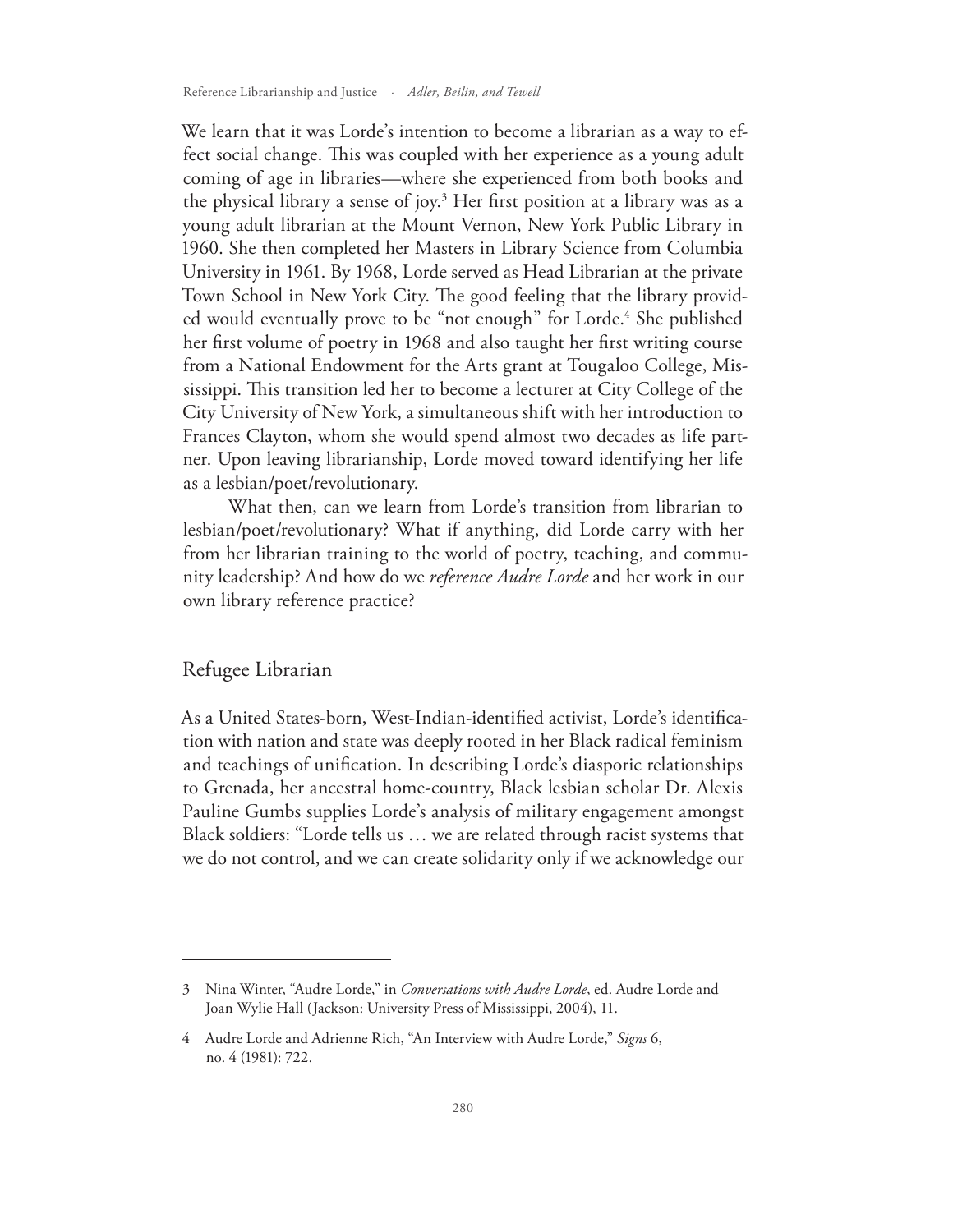different relationships to power."<sup>5</sup> The institutional affiliation of the library with the State was likely antithetical to Lorde's revolutionary transitions and identifcations. Scholar Cheryl Higashida identifes Lorde's connections to a multi-layered nationalism, which she coins as a "cultural nationalism." Higashida posits,

Lorde's post-invasion prose and poetry that she most explicitly and consistently explores [is] a nationalist internationalism positing that African Americans are morally and politically bound to support Third World and indigenous struggles for national sovereignty and that anti-colonial struggles illuminate and impact African Americans' situation in the United States as an oppressed people.<sup>6</sup>

These international and diasporic layers of nationalism, coupled with second-wave Black feminism are highly referenced in Lorde's text "Grenada Revisited," which Higashida views as a "beginning of a new leg of Lorde's political development."7 Higashida explains, "Lorde fully elaborates her nationalist internationalism in 'Grenada Revisited' which counters U.S. state discourses… In doing so, she foregrounds the impact of independence and (neo)colonialism."8

For Lorde, teaching was "a survival technique."<sup>9</sup> The sense of joy that was once attributed to the library was "no longer enough" for Lorde, prompting her to move into a realm of social justice.10 An exit from an administrative and non-faculty position in Library and Information Science to a feld suited for revolutionary action (one which could be argued was made possible by the autonomy granted to a college lecturer, poet, and scholar with faculty status) is indicative of a political need to exit from the role of administering tasks

8 Ibid., 141.

<sup>5</sup> Alexis Pauline Gumbs, "'But We Are Not the Same': Generating a Critical Poetics of Diaspora," in *Audre Lorde's Transnational Legacies*, eds. Sabine Broeck and Stella Bolaki (Boston: University of Massachusetts Press, 2015), 169.

<sup>6</sup> Cheryl Higashida, "Audre Lorde Revisited: Nationalism and Second-Wave Black Feminism," in *Black Internationalist Feminism: Women Writers of the Black Left, 1945–1995* (Urbana: University of Illinois Press, 2011), 137.

<sup>7</sup> Ibid., 137.

<sup>9</sup> Lorde and Rich, "An Interview with Audre Lorde," 719.

<sup>10</sup> Ibid., 722.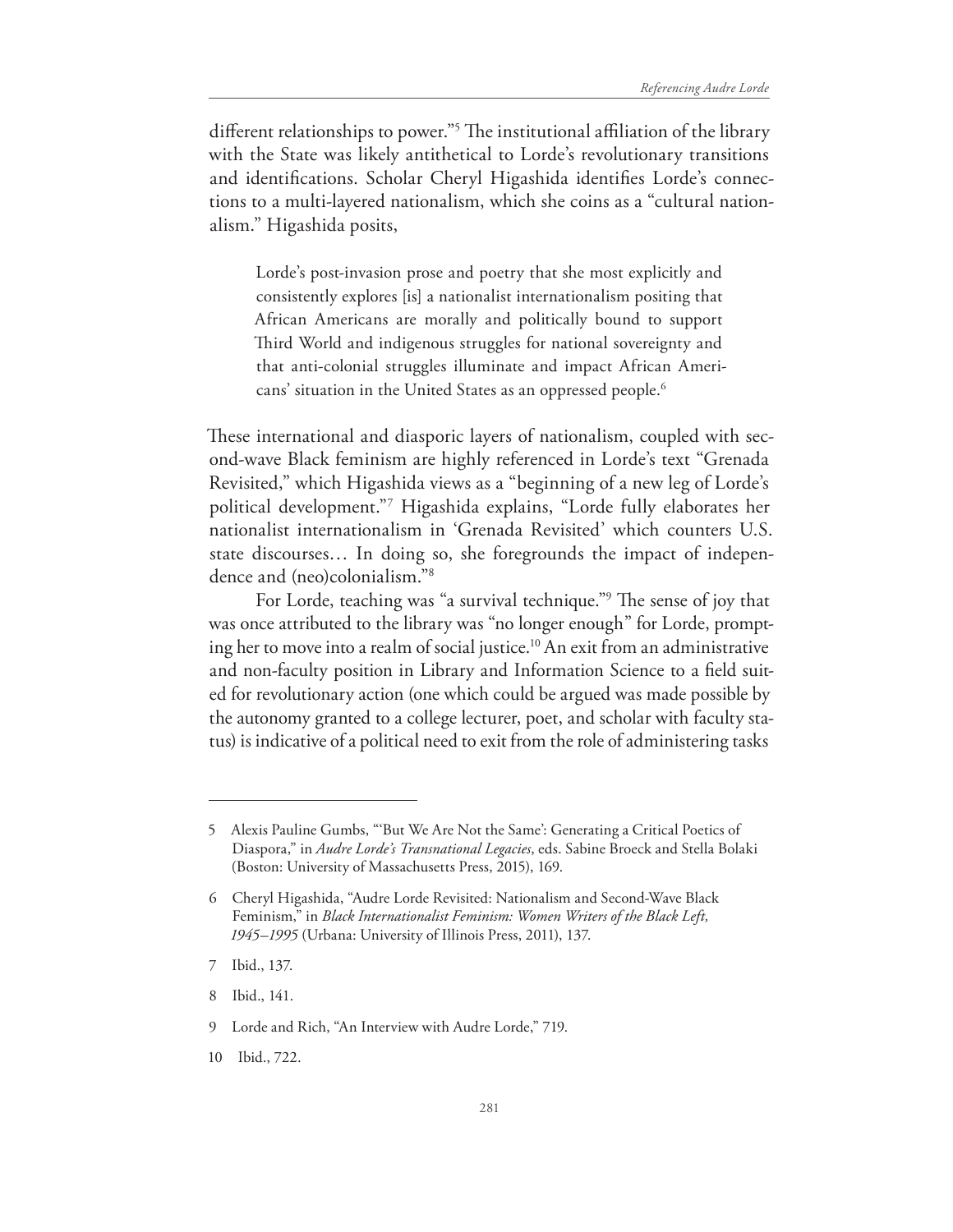for the nation-state. This comparison of library to state is congruous with Stephen E. Bales's application of French Marxist Louis Althusser's concept of the "Ideological State Apparatus" (ISA), where he provides a Marxist analysis of academic libraries in the western world as educational and religious ISAs. "These early library temples helped to maintain the political/economic status *quo,* illustrating the seemingly perpetual connection between religion, politics, and money."11 Lorde's intention to move outside of, or at the very least to no longer perpetuate oppressive systems, led her to a natural progression outside of the library. Her relationship to power and its practical application, it is argued here, did not however remove her applications of reference service or learned librarianship from her continued teaching and writing practice.

War in the realm of the unicorn

Swaziland-born artist Nandipha Mntambo creates sculpture of the female body and identity in relation to her creation of half-woman and half-bull fgures. In her use of the bull, Mntambo articulates "a fascination with 'the in-between space and how it leads to understanding the world in a more global way."12 Creating visual representations of space that reside between "the binaries of attraction/repulsion, male/female, animal/human, myth/reality, black/white, Africa/Europe," Mntambo's use of her own body and her mother's body to construct these mythological forms suggest that "… the politics of representing *other people* is complex and can create strange friction" (italics mine).13 If compared to Mntambo's bull-creatures, Lorde's metaphorical creatures in her collection of poetry, *Black Unicorn,* urge the reader in a "Litany for Survival" to speak in a world where silence is expected and encouraged. Lorde writes: "and when we speak we are afraid/ our words will not be heard/ nor welcomed/ but when we are silent/ we are still afraid/ So it is better to speak/ remembering/ we were never meant to survive."<sup>14</sup>

<sup>11</sup> Stephen E. Bales, "The Academic Library as Crypto-Temple: A Marxian Analysis," in *Class and Librarianship: Essays at the Intersection of Information, Labor and Capital*, eds. Erik Sean Estep and Nathaniel F. Enright (Sacramento, CA: Library Juice Press, 2016), 8.

<sup>12</sup> Seattle Art Museum, Fowler Museum at UCLA, and Brooklyn Museum, *Disguise: Masks and Global African Art*, 2015, 34.

<sup>13</sup> Ibid.

<sup>14</sup> Audre Lorde, "A Litany for Survival," in *Te Black Unicorn: Poems* (New York: Norton, 1978), 31–32.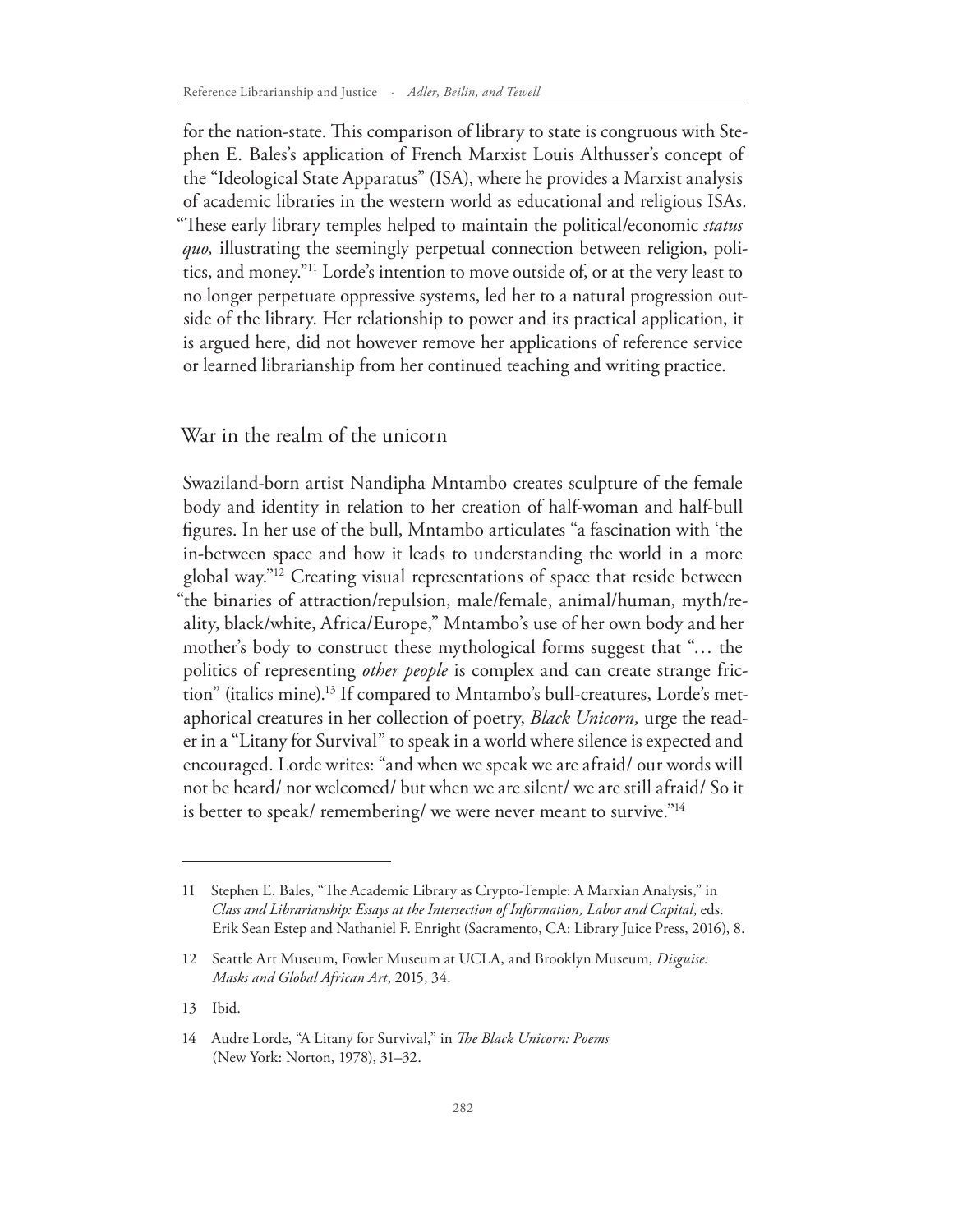As with her teaching, Lorde's unicorn responds to a need for survival. Like Mntambo's bull, Lorde repels the friction created by normative binaries and instead measures the "we" inside of a unifying in-between space. In these defnitions, "we" are all in-between. If one considers their many self-identifying qualities, there is likely a piece of ourselves that has been pushed to silence, that resides between the binaries, that is authentically our body or that of our mother. Separation from *other people*, any group outside of our own parallelisms, is the frst step to understanding self-determination, to then understand how we are similarly "related" to the "systems that we do not control."15

Lorde's identifcation with lesbian feminist, and at times separatist, frameworks can inform reference work and service. In-between spaces create strange friction at the reference desk, for example, a space that holds two or more co-existing bodies negotiating boundaries and hierarchical roles, which will contextualize the exchange of information at bay.16 Friction is further exacerbated if and when the representations of the bodies which occupy the reference desk already hold societally inequitable positions. Using Lorde's response to a need for survival, or perhaps her decision to leave librarianship for teaching, we are reminded of the stark power relationship between librarian and user. Further, if we consider the library an ISA, and if it is from the State that we, those of us who champion social justice, all fght to survive, the library will not shield us from social death.

Whiteness Studies in Library and Information Science defnes societal inequity as a collective truth. According to librarians of the online journal, *In the Library with the Lead Pipe,* librarian nina de jesus suggests that through a lens of whiteness, "libraries very much participate in a larger imperial project that justifes war."17 In the case where a patron and a librarian

<sup>15</sup> Gumbs, "'But We Are Not the Same': Generating a Critical Poetics of Diaspora," 169. A reiteration of the quote on noting the relationships between black soldiers from diferent nations.

<sup>16</sup> Shawn(ta) D. Smith, "Patricia's Child, Patrick's Penis & the Sex of Reference: A Lesbian Librarian's Log of Perverse Patronage," in *Out behind the Desk: Workplace Issues for LGBTQ Librarians*, ed. Tracy Marie Nectoux, Series on Gender and Sexuality in Librarianship, no. 1 (Duluth, MN: Library Juice Press, 2011). In this essay, I articulate a personal example of an exchange at the reference desk, where the librarian may be victim of sexual harassment as a result of the implied and actual sexual orientations of the librarian and patron.

<sup>17</sup> nina de jesus, "Locating the Library in Institutional Oppression," *In the Library with the Lead Pipe*, September 24, 2014, http://www.inthelibrarywiththeleadpipe.org/2014/ locating-the-library-in-institutional-oppression.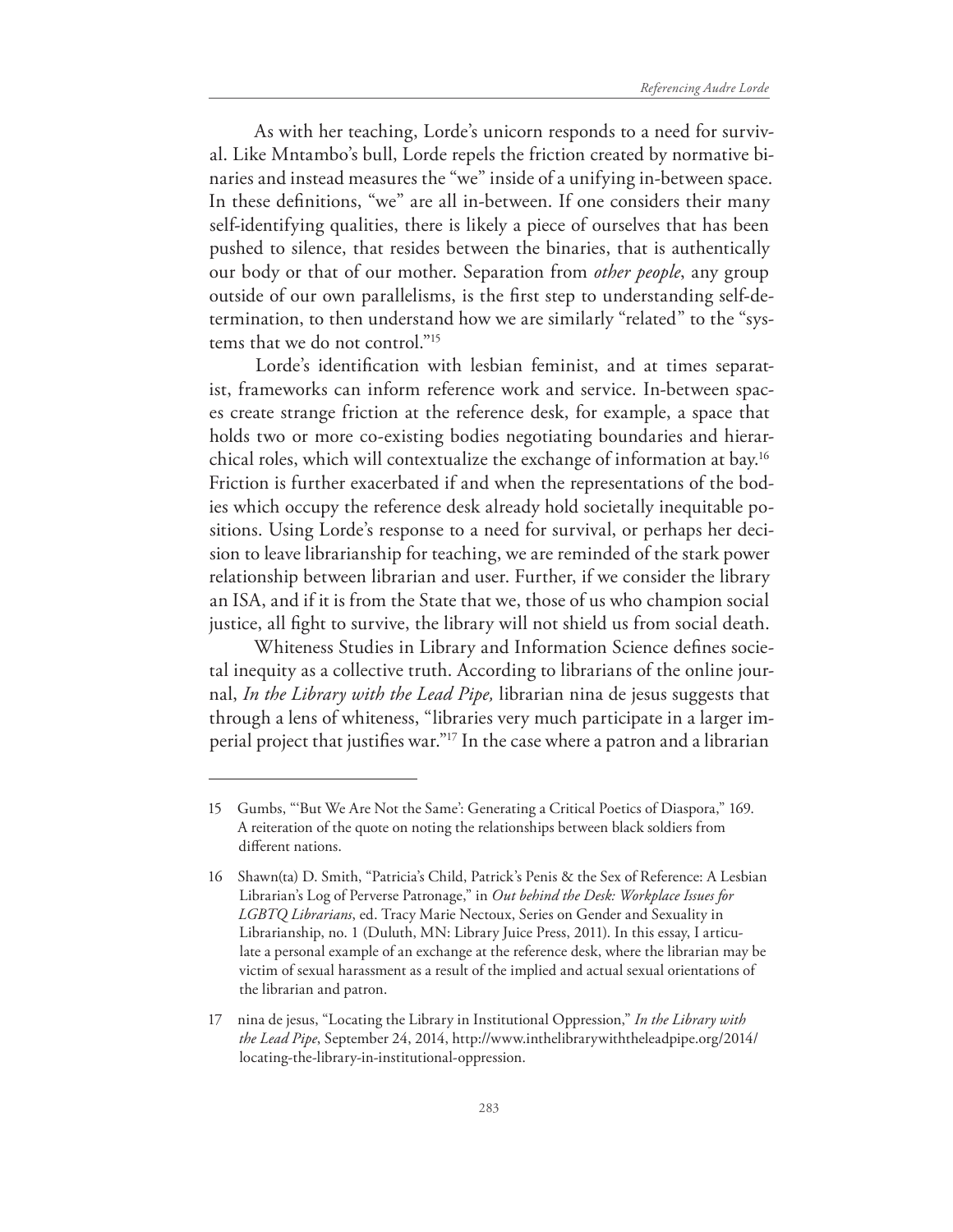are of difering if not contrasting races, genders, ages, sexual orientations, or religions, whiteness is active during the reference interaction. As librarian April Hathcock writes, "the normativity of whiteness works insidiously, invisibly, to create binary categorizations of people as either acceptable to whiteness and therefore normal or different and therefore other."<sup>18</sup> Despite this binary recognition of whiteness, the solution can only exist outside of the realm of the State, which could mean a solution only exists outside of the library space. In the realm of the bull and the unicorn, where "we" exist in an in-between space, where we were never meant to survive, where the library is an apparatus upholding the regime of the nation-state, regardless of the identities of either individual, once any two bodies meet the friction persists, and without a doubt the two bodies are at war.

In 1977, Lorde spoke on a panel at the Modern Language Association in Chicago and subsequently published this talk as "The Transformation of Silence into Language and Action" in *Sinister Wisdom, A Lesbian Literary and Art Journal* in 1978. One of her most canonical speeches, Lorde reveals her confrontation with death as a result of preparing for an unexpected need for breast surgery. In addition, she notes that this battle for survival led her to recall life's regrets, which she found, were her silences. "Death," she says, "is the fnal silence."19 Lorde's meditation on silence can be synonymous with the iconic caricature of the "shh-ing librarian." In the library, our immobilization from the very act of silence and silencing feeds tools of whiteness. Lorde teaches us that despite an inescapability of whiteness, "it is not difference that immobilizes us, but silence."<sup>20</sup>

#### Survival amidst silence

By the 1980s, Lorde was a frequent public speaker, leading international discussions on language, poetry, and social change. One speech in particular was an address to the Black feminist community of the Women's Center of Medgar Evers College at the City University of New York. Her

<sup>18</sup> April Hathcock, "White Librarianship in Blackface: Diversity Initiatives in LIS," *In the Library with the Lead Pipe*, October 7, 2015, http://www.inthelibrarywiththeleadpipe. org/2015/lis-diversity/.

<sup>19</sup> Audre Lorde, "The Transformation of Silence into Language and Action," in *Sister Outsider: Essays and Speeches* (Trumansburg, NY: Crossing Press, 1984), 40.

<sup>20</sup> Lorde, "The Transformation of Silence into Language and Action."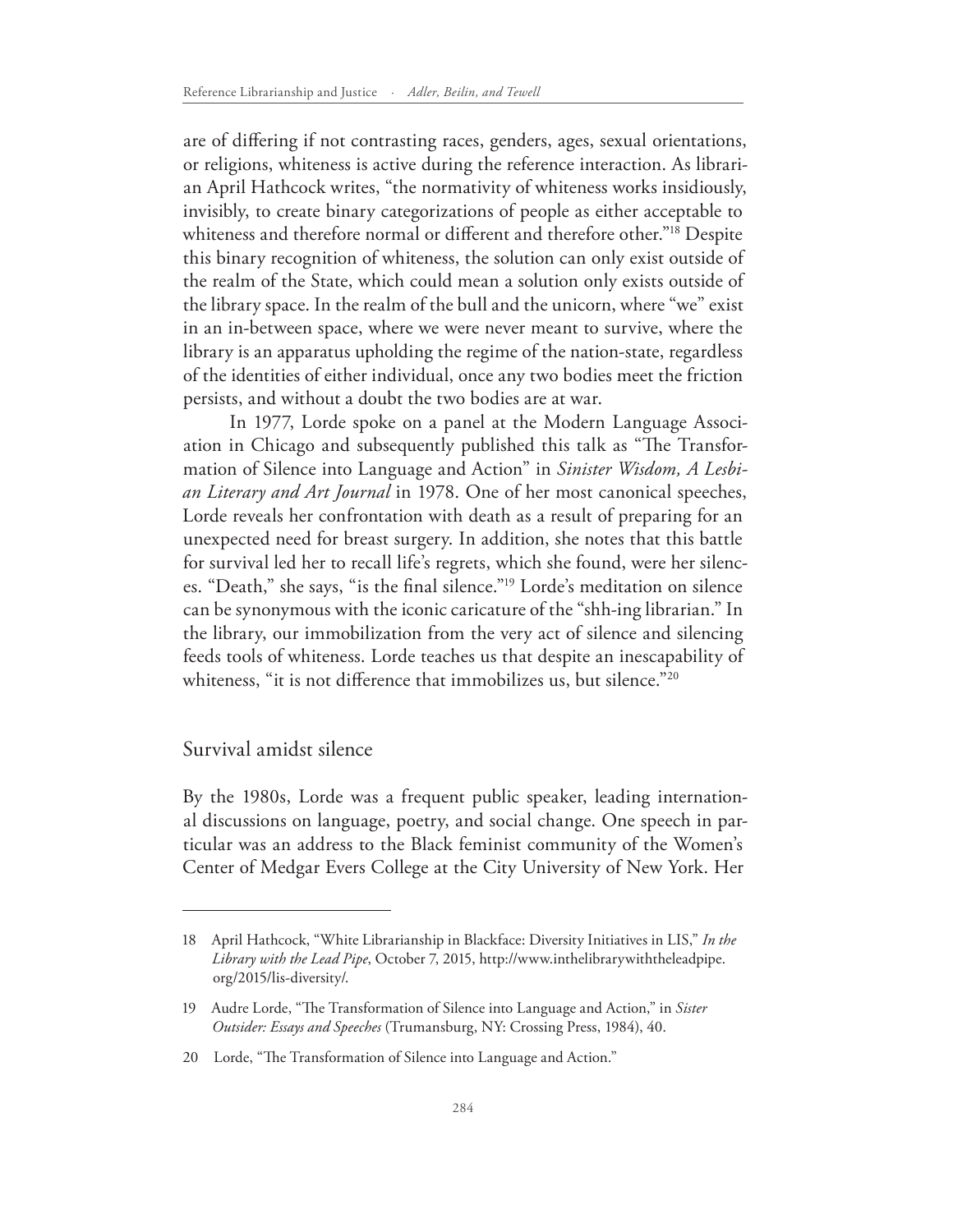speech, "I Am Your Sister: Black Women Organizing Across Sexualities" was later published as a pamphlet as a part of the Freedom Organizing Pamphlet Series of the Kitchen Table: Women of Color Press. Of the many points made in this speech, a pivotal lesson comes at the very start.

Black women are not one great vat of homogenized chocolate milk. We have many diferent faces, and we do not have to become each other in order to work together. It is not easy for me to speak here with you as a Black Lesbian feminist, recognizing that some of the ways in which I identify myself make it difficult for you to hear me. But meeting across diference always requires mutual stretching, and until you can hear me as a Black Lesbian feminist, our strengths will not be truly available to each other as Black women.<sup>21</sup>

In the above quote, Lorde assumes a formulation of agency for both parties. "Mutual stretching" is required "across diference." In order for two entities to truly meet each other diference must be penetrated, intersected. Meeting across diference is synonymous to enacting the line connecting two binaries—channeling that in-between space is required to share strengths. This is a radical formula to apply to reference service, which assumes a hierarchical position on behalf of the library (State) and the patronage. In the remainder of the chapter, an in-depth look of this formula, outlined as a three-step process, will further explain how we may reference Lorde in our future applications of reference service with an aim to employ social justice in our work.

In Lorde's concept of sisterhood and embracing diference, a student does not need to know the library as the librarian does in order to navigate the space. Similarly, the librarian does not need to know more about the patron than is provided by the patron on his or her own terms. "Because I feel it is urgent that we do not waste each other's resources, that we recognize each sister on her own terms so that we may better work together toward our mutual survival."<sup>22</sup> Among any differing groups, whether it be Black-lesbian-feminist/Black-non-lesbian-feminist (as it was in the "I Am Your Sister Speech") or librarian/patron (as it is here), it is in the in-between space which is required to assure mutual survival. For Lorde, this formula of survival could be stated in three parts: 1) Acknowledgement of

<sup>21</sup> Audre Lorde, "I Am Your Sister: Black Women Organizing Across Sexualities," in *A Burst of Light: Essays* (Ithaca, NY: Firebrand Books, 1988), 19.

<sup>22</sup> Ibid., 20.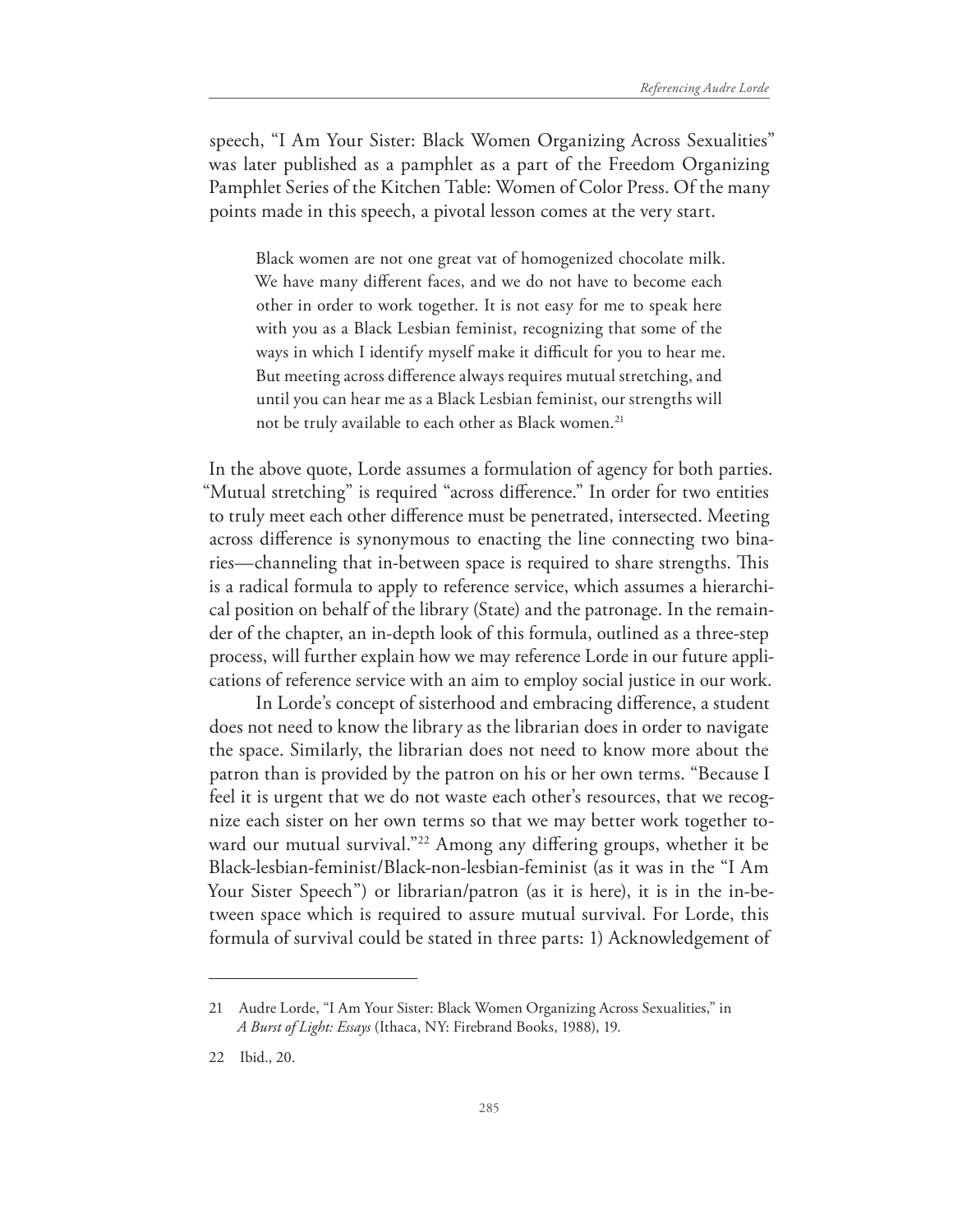diference, 2) mutual stretching (to hear past the silences), and, 3) resource sharing to ultimately receive each other on her own terms.

This three-step process is cyclical. Meeting someone on her own terms, step three, means an acknowledgement of diference, step one. Lorde aims to clarify by stating: "I do not want you to ignore my identity, nor do I want you to make it an insurmountable barrier between our sharing of strengths."23 A Black lesbian poet and contemporary of Lorde, Pat Parker, makes a similar claim in her well-known poem, "For the white person who wants to know how to be my friend." In the frst verse, Parker writes, "The first thing you do is to forget that I'm Black./ Second, you must never forget that I'm Black."24

### Archival material of Lorde

A summary of Audre Lorde's special collection of materials (special because these are the materials that she chose to donate) can be found on a curated WordPress site of selected archival special collections held at the Lesbian Herstory Archives (LHA). The description of her collection states:

Audre Lorde (1934–1992) was a poet, activist, and infuential feminist thinker. This collection consists primarily of drafts, manuscripts, and corrected proofs of her writings, including Zami: *A New Spelling of My Name* and *Te Black Unicorn*. Lesbian Herstory Archives also has a large collection of digitized Audre Lorde tapes. Holdings include a recording of Audre Lorde's famous "The Master's Tools Will Never Dismantle the Master's House" speech from the Second Sex Conference at NYU in 1979. Please note that some of Audre Lorde's collection is stored ofsite. If you are a researcher interested in her collection, you are advised to contact Lesbian Herstory Archives in advance of your visit. [2.085 linear ft.]<sup>25</sup>

<sup>23</sup> Ibid.

<sup>24</sup> Pat Parker, *Te Complete Works of Pat Parker*, ed. Julie R. Enszer, First edition, Sapphic Classics 102 (Brookville, NY: A Midsummer Nights Press; Dover, FL: Sinister Wisdom, Inc., 2016), 76.

<sup>25</sup> Lesbian Herstory Archives, "1979–1983," *Special Collections: A Guide to Lesbian Herstory Archives' Special Collections*, July 24, 2012, https://herstoryspecialcollections.wordpress.com/1979-1983/.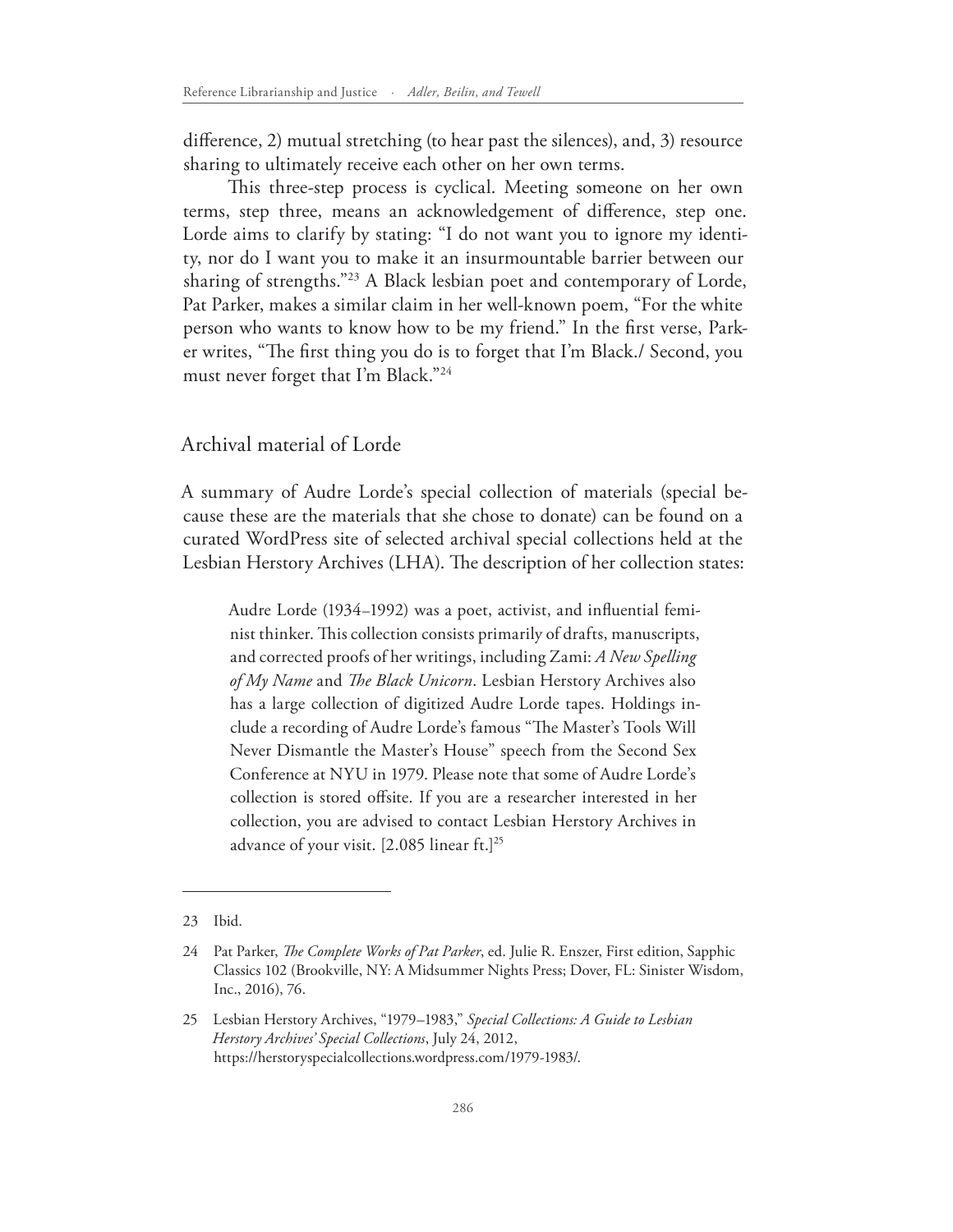Lorde's special collection, numbered 8323, as the twenty-third collection processed in 1983, includes additional references to photographs, audio recordings, video recordings, books of poetry, and ephemeral materials housed in other parts of the collection. Her audio recordings were digitized as a result of a project and collaborative relationship with a local library school who subsequently donated digital audio recordings back to LHA and created an Omeka site hosted on their servers to share Lorde's voice.<sup>26</sup>

Of the many recordings, three sides of tape represent the facilitation of the *Committee for the Visibility of the Other Black Woman* event held in New York City in 1980. Lorde's facilitation style in a room of lesbians was very "librarian," by enacting the theories of the three-part formula outlined above. As if listening to a bibliographic instruction session, with community self-determination rather than databases as its source material, this archival evidence illustrates Lorde's process of placing herself at the center, while simultaneously exhibiting the expectation from others to do the same. To adequately reference Audre Lorde as a conduit for library reference work, her voice, or in this case, transcript excerpts, will lead to a better understanding of her praxis.

#### Audre Lorde constructing an In-between space

The *Committee for the Visibility of the Other Black Woman* held an event to commemorate and introduce the community of women in New York City to the frst national Black Lesbian Conference, set to occur on October 17–19 1980 in San Francisco. Livinia Pinscin, a member of the Committee, and board member of the frst third-world-women (lesbian of color) lesbian organization in the country, *Salsa Soul Sisters*, introduced the event by naming Audre Lorde as a "surprise facilitator" followed by cheers from the

<sup>26</sup> Shawn(ta) D. Smith-Cruz, "Tape-by-Tape : Digital Practices and Cataloging Rituals at the Lesbian Herstory Archives," in *Queers Online: LGBT Digital Practices in Libraries, Archives, and Museums*, ed. Rachel Wexelbaum (Sacramento, CA: Litwin Books, 2015), 85–110. More on this relationship and digitization process can be found in this book chapter. In "Tape-By-Tape," I describe Maxine Wolfe, an LHA coordinator who spearheaded and negotiated the project and who mailed Audre Lorde's family copies of the recordings before they went live onto the website. I recall the voicemail left on the LHA answering machine by Elizabeth Lorde Rollins, Lorde's daughter, who was overcome with generosity at the sound of her mother's voice emitting from the newly digitized recordings inside the surprise package. Her emotional output can be reimagined by a listening to these remarkable recordings currently available online.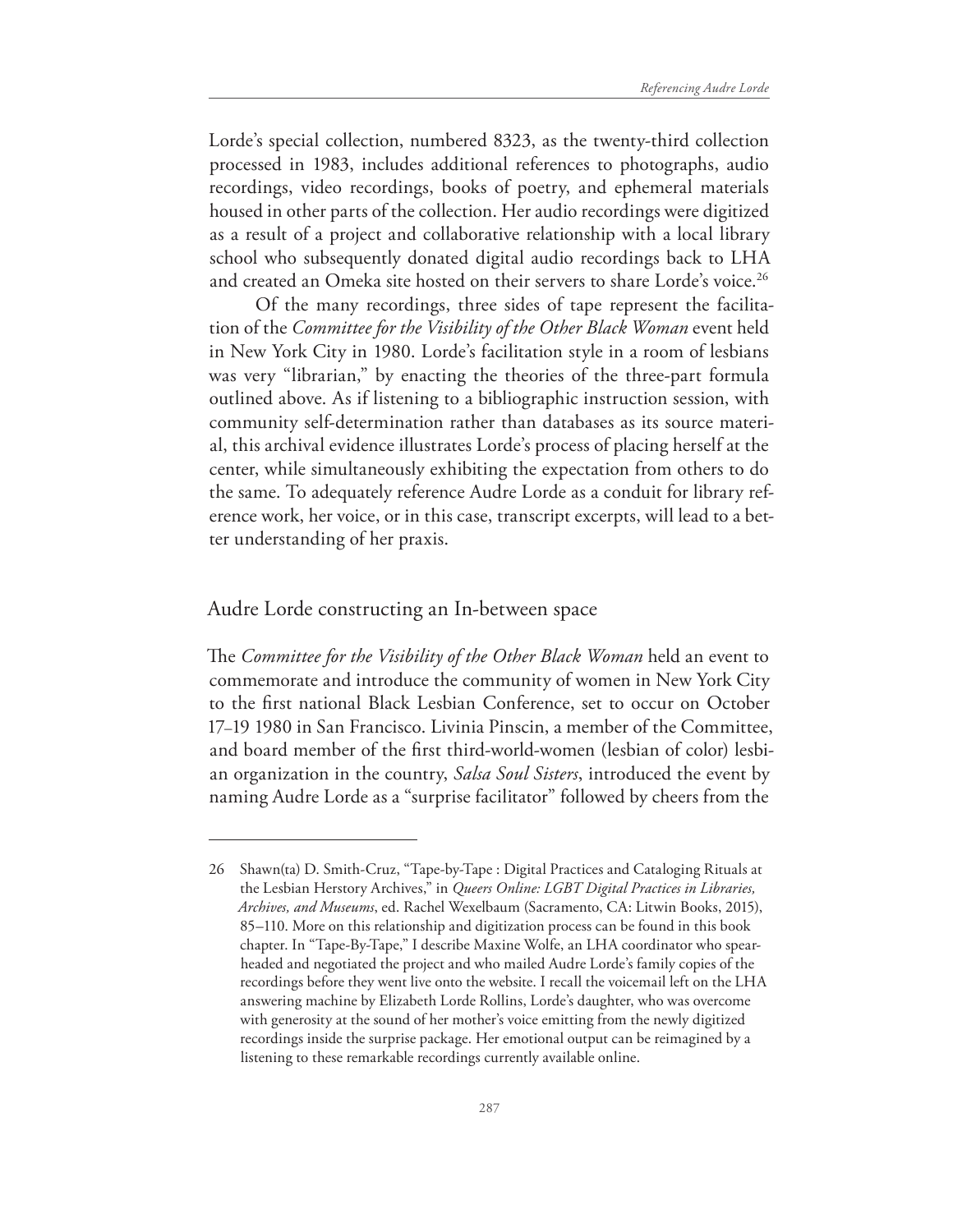women in the room. Lorde begins her facilitation by interrupting herself: "When Livinia spoke of the Black Lesbian community, she said very rightly so that we were a very diverse (can you hear me in the back?—a little louder, okay well why don't I stand up)." This act of self-interruption, in order to ensure a cohesive room was followed by a change in her own positioning—she subsequently stood up so that she could be heard. This move of her own body not only allowed for her own voice to be audible, but immediately changed the dynamics of the room, which had up until that point, focused on a hierarchy of speaker, and audience. Lorde did not address the room, she worked *with* the room to engage in mutual stretching.

Once Lorde stands, she goes on to speak for two minutes, all of which is excerpted here by my transcription:

I think it's very true that we are a very diverse group. And this diversity should be not a reason for necessarily confict, but it should be a source of our strength. However, I think we need to remember that as black lesbians we nonetheless have grown up in what is a very abnormal situation. Which is this society, that tells us to begin with, the fact that we are black women, meaning that we are cyphers, the fact that we are black women-identifed-women, black lesbians, make us even less so. Okay? But it is not diversity, it is not *diference* which is the source of conflict, but our inability to recognize those diferences, our inability to recognize each other and our diferences, and to work together. As I said a few nights ago, we have been schooled within this place to believe that "comfortable sameness" is the answer to all of our problems, but that same "comfortable sameness" that we want to relax into inevitably becomes another name for death. So at the same time as we recognize our diferences, they are not reasons to separate us, they are reasons to bring us together. They are a kind of wonder, a kind of cross-pollination that we could all enjoy, that we can all deal with, that really can fuel our movements for change. And I think we need to keep that in mind both when we listen to our speakers, and when we begin to deal within ourselves what are the pieces within each one of us, right, that harkens to something we are not familiar with; what are the pieces within ourselves that we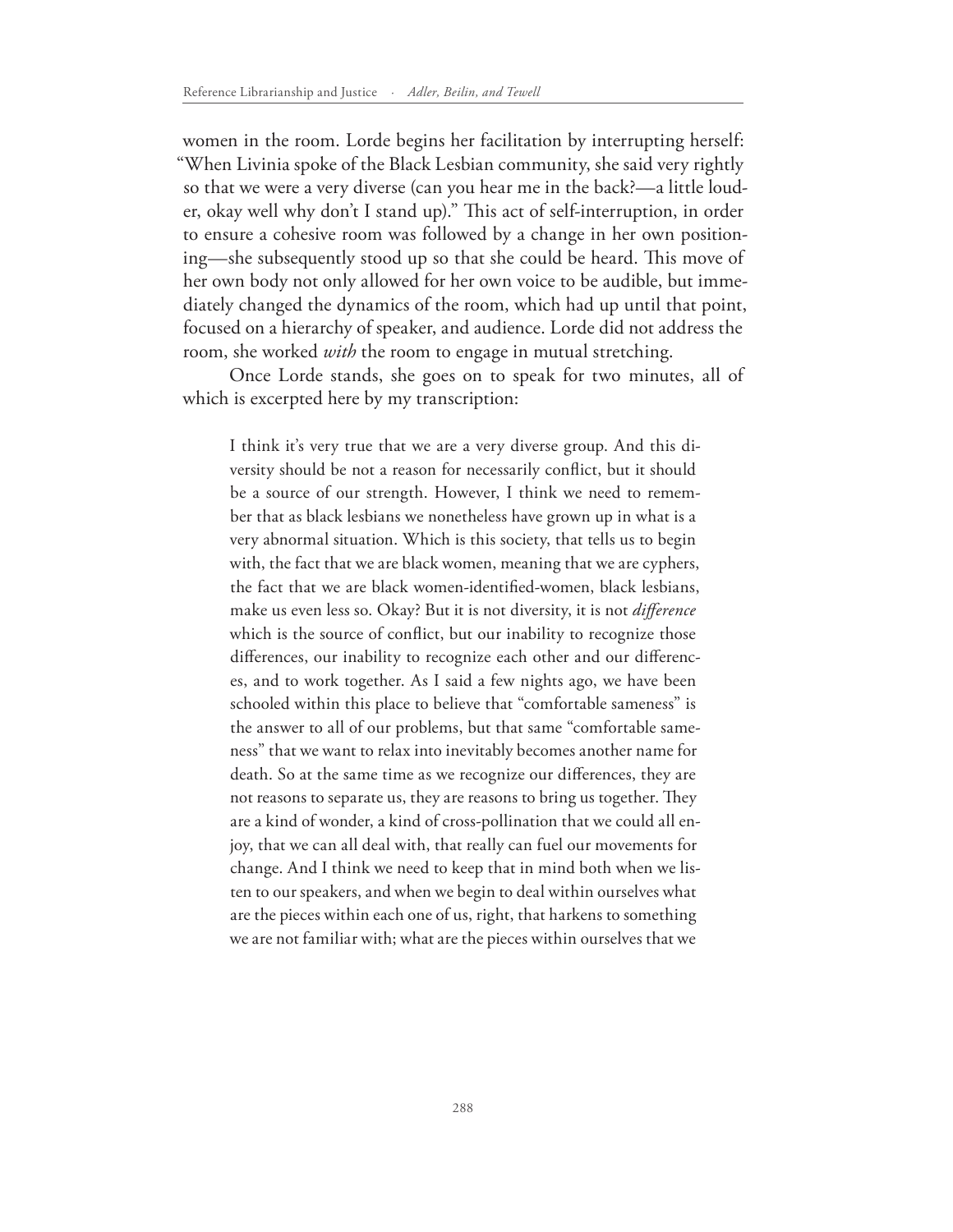can use and expand, out of contact with someone or something, that is very different from ourselves.<sup>27</sup>

A close reading of Lorde's opening facilitative remarks mirror ideas promoted in her writings and speeches. She continues to reiterate that diference and self-recognition are tools toward unifcation and survival. Lorde defnes collective truths: diversity, societal burdens, and a false sense of community through sameness as another name for death. If, however, we apply the survival formula, then Lorde enacts acknowledgement, mutual stretching, and resource sharing. 1) Acknowledgement of diference is expressed plainly by defning diversity as a collective truth. 2) Mutual stretching (to hear past the silences) is enacted by the call to notice the "comfortable sameness," to then push past this comfort to hear beyond what is recognizable. Finally, Lorde shows the room how to participate in 3) resource sharing to ultimately receive each other on ones own terms, to reach inside ourselves—activated by "contact with someone or something, that is very diferent from ourselves."

#### Conclusion

Lorde's teachings and philosophies may be applied to library service only if we understand the library as a structure that supports a maladjusted and inequitable State. Reference librarians' roles as individual bodies, interacting with other individual bodies, during one-on-one reference interactions, or in large classroom instructions, are ripe with the opportunities to come into "contact with someone or something, that is very diferent from ourselves." Acknowledgement of these diferences, mutually stretching, and then sharing our resources on our own terms is a challenging yet possible move toward survival.

To those reading this book, or happening upon this book chapter, this formula for referencing Lorde may seem redundant to current practice, however, it should not be assumed that librarians harbor tools for interaction that include acknowledgement, mutual stretching and resource

<sup>27</sup> Audre Lorde, *Conficts in the Black Lesbian Community, Brooklyn NY, Organized by the Committee on the Visibility of the Other Black Woman (Tape 2 of 3)* (Committee for the Visibility of the Other Black Woman), accessed April 12, 2017, http://herstories.prattinfoschool.nyc/omeka/document/SPW1163. Transcribed from digitized online version, omitting any additional voices for the purposes of this chapter.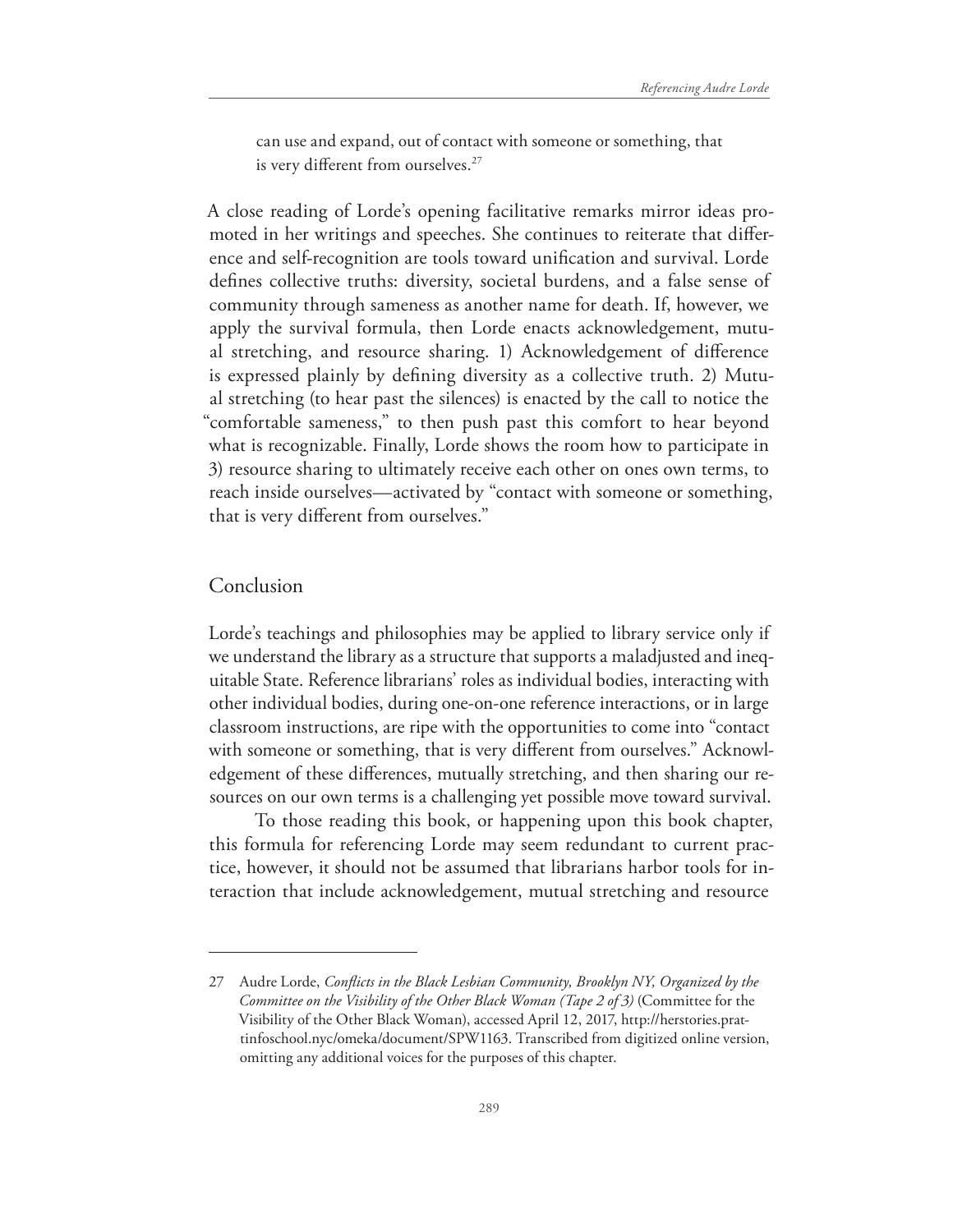sharing. Policies are being adopted slowly, such as the ACRL *Framework*<sup>28</sup> which calls for increased engagement in student interaction during instruction and derives its conceptual analyses from "metaliteracy with special focus on metacognition, or critical self-refection, as crucial to becoming more self-directed in that rapidly changing [information] ecosystem."29 The six frames of the ACRL *Framework* as a result, are directly related to Lorde's three-part-formula. The first frame, Authority is Constructed, for example, contains a disposition for learners to "develop awareness of the importance of assessing content with a skeptical stance and with a self-awareness of their own biases and worldview."30

A distinction from Lorde and the frames, however, is highlighted in Lorde's focus on collective truths of diference within the State, which acts as an apparatus from which we all seek to survive. Compared to the frst frame, where individual bodies are named as "learners," "experts," and "authorities," Lorde's work teaches us (think back to the land of the unicorn) that "we" have the ability to exist in an in-between space, where distinctions of hierarchy need not continue to immobilize us. Focusing on the dispositions of diverse worldviews and consciousness of frequent self-evaluation, as the frame suggests, is made more powerful when applied to Lorde's disposition of a focus on survival.

This distinction of Lorde's work as a librarian, compared to her societal contributions as a mother/poet/revolutionary, locates her efforts and identities inside of an imagined space, a library space, thereby creating a new paradigm for understanding and interpretation. This chapter's imagining, to *reference Lorde,* is to imagine her as a librarian during her years inside the public and school library, to remember her actions as an educator inside the classroom, and to recall her facilitation inside conferences and workshops populated by a community of lesbians and writers. In consideration for how to enact a reference interaction that promotes social justice, referencing Lorde will mean seeking refuge in an in-between space, as if our survival depended on it, and feeing traditional library/patron dichotomous behavior, beyond silence.

<sup>28</sup> American Library Association, "Framework for Information Literacy for Higher Education," Text, *Association of College & Research Libraries (ACRL)*, (February 9, 2015), http://www.ala.org/acrl/standards/ilframework.

<sup>29</sup> Ibid.

<sup>30</sup> Ibid.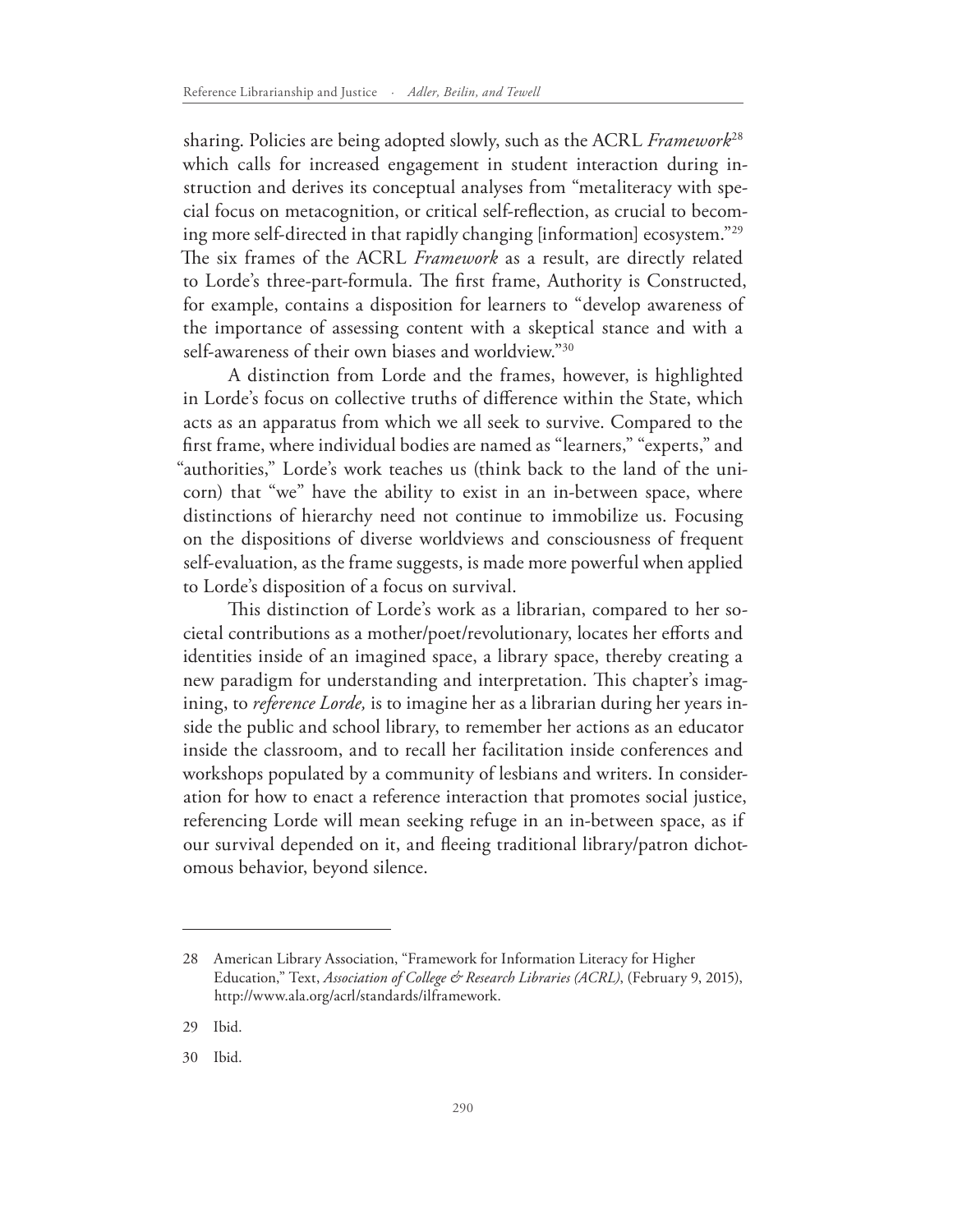### Works Cited

- American Library Association. "Framework for Information Literacy for Higher Education." *Association of College & Research Libraries (ACRL)*, February 9, 2015. http://www.ala.org/acrl/standards/ilframework.
- Bales, Stephen E. "The Academic Library as Crypto-Temple: A Marxian Analysis." In *Class and Librarianship: Essays at the Intersection of Information, Labor and Capital*, edited by Erik Sean Estep and Nathaniel F. Enright, 5–24. Sacramento, CA: Library Juice Press, 2016.
- de jesus, nina. "Locating the Library in Institutional Oppression." *In the Library with the Lead Pipe*, September 24, 2014. http://www.inthelibrarywiththeleadpipe.org/2014/ locating-the-library-in-institutional-oppression/.
- Gumbs, Alexis Pauline. "'But We Are Not the Same': Generating a Critical Poetics of Diaspora." In *Audre Lorde's Transnational Legacies*, edited by Sabine Broeck and Stella Bolaki, 163–76. Boston: University of Massachusetts Press, 2015.
- Hathcock, April. "White Librarianship in Blackface: Diversity Initiatives in LIS." *In the Library with the Lead Pipe*, October 7, 2015. http://www.inthelibrarywiththeleadpipe.org/2015/lis-diversity/.
- Higashida, Cheryl. "Audre Lorde Revisited: Nationalism and Second-Wave Black Feminism." In *Black Internationalist Feminism: Women Writers of the Black Left, 1945–1995*, 134–57. Urbana: University of Illinois Press, 2011.
- Lesbian Herstory Archives. "1979–1983." *Special Collections: A Guide to Lesbian Herstory Archives' Special Collections*, July 24, 2012. https://herstoryspecialcollections. wordpress.com/1979-1983/.
- Lorde, Audre. "A Litany for Survival." In *Te Black Unicorn: Poems*, 31–32. New York: Norton, 1978.
- ———. *Conficts in the Black Lesbian Community, Brooklyn NY, Organized by the Committee on the Visibility of the Other Black Woman (Tape 2 of 3)*. Committee for the Visibility of the Other Black Woman, 1980. Herstories: Audio/Visual Collections of the LHA. Accessed December 13, 2016. http://herstories. prattinfoschool.nyc/omeka/document/SPW1163.
- ———. "I Am Your Sister: Black Women Organizing Across Sexualities." In *A Burst of Light: Essays*, 19–26. Ithaca, N.Y.: Firebrand Books, 1988.
- ---- <sup>"</sup>The Transformation of Silence into Language and Action." In Sister Outsider: *Essays and Speeches*, 40–44. Trumansburg, NY: Crossing Press, 1984.